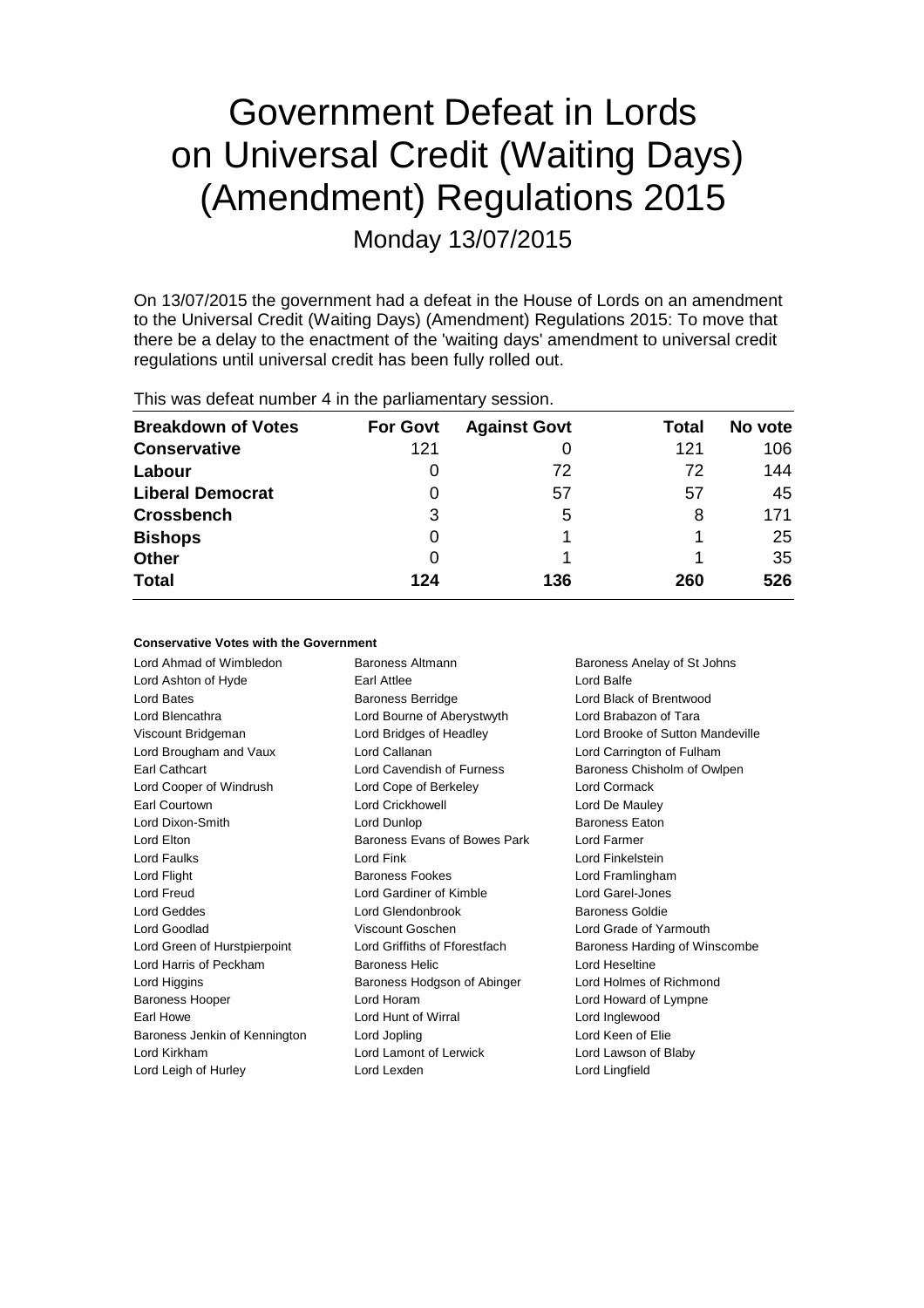Earl Liverpool **Earl Liverpool** Marquess of Lothian **Lord Lyell**<br>
Lord MacGregor of Pulham Market Lord Mackay of Clashfern **Lord Mancroft** Lord MacGregor of Pulham Market Lord Mackay of Clashfern Lord Marlesford Lord McColl of Dulwich Baroness Mobarik Duke of Montrose Lord Moore of Lower Marsh Baroness Morris of Bolton Lord Moynihan Lord Nash Baroness Neville-Jones Baroness Neville-Rolfe **Baroness Newlove Baroness Newlove** Lord Northbrook Baroness O'Cathain **Lord O'Neill of Gatley** Baroness Perry of Southwark Lord Popat Lord Prior of Brampton Lord Sanderson of Bowden Baroness Seccombe Earl Selborne Lord Selkirk of Douglas Baroness Shackleton of Belgravia Lord Sheikh Baroness Shephard of Northwold Lord Sherbourne of Didsbury Baroness Shields Earl Shrewsbury Lord Skelmersdale Lord Spicer Baroness Stedman-Scott Baroness Stowell of Beeston Lord Strathclyde Lord Taylor of Holbeach Lord Trefgarne **Lord True** Lord True Viscount Ullswater Baroness Verma **Baroness Warsi** Baroness Warsi Lord Wasserman Baroness Wheatcroft Baroness Wilcox Baroness Williams of Trafford Viscount Younger of Leckie

## **Conservative Votes against the Government**

## **Labour Votes with the Government**

**Labour Votes against the Government** Baroness Adams of Craigielea Lord Anderson of Swansea Baroness Armstrong of Hill Top Baroness Ashton of Upholland Lord Bach Lord Bassam of Brighton Lord Bradley Lord Brookman Lord Campbell-Savours Viscount Chandos Lord Clark of Windermere Lord Collins of Highbury Baroness Corston Lord Davies of Oldham Lord Desai Baroness Donaghy Baroness Drake Lord Dubs Lord Faulkner of Worcester Lord Foulkes of Cumnock Baroness Gale Lord Gordon of Strathblane Lord Grantchester Lord Harris of Haringey Lord Haskel **Baroness Healy of Primrose Hill** Baroness Hollis of Heigham Lord Howarth of Newport Lord Hoyle Lord Hughes of Woodside Lord Hunt of Kings Heath Lord Jones **Baroness Jones of Whitchurch** Baroness Jones of Whitchurch Lord Jordan Lord Judd Lord Kestenbaum Baroness Kinnock of Holyhead Lord Kinnock Lord Kirkhill Lord Layard **Lord Lea of Crondall** Baroness Lister of Burtersett Lord Lympne Baroness Massey of Darwen Lord Maxton Lord McAvoy **Lord McFall of Alcluith Baroness McIntosh of Hudnall** Baroness McIntosh of Hudnall Lord Mendelsohn Baroness Morgan of Ely Lord Morris of Handsworth Baroness Pitkeathley Baroness Quin Lord Radice Baroness Ramsay of Cartvale Baroness Rebuck Lord Rosser Baroness Sherlock **Viscount Simon** Baroness Smith of Gilmorehill Baroness Smith of Basildon Lord Snape Lord Soley Baroness Taylor of Bolton Lord Tunnicliffe Lord West of Spithead Baroness Wheeler Lord Whitty Baroness Wilkins Lord Woolmer of Leeds **Lord Young of Norwood Green** 

## **Liberal Democrat Votes with the Government**

#### **Liberal Democrat Votes against the Government**

| Lord Addington         | Lord Allan of Hallam       | Lord Ashdown of Norton-sub-Hamdon |
|------------------------|----------------------------|-----------------------------------|
| <b>Baroness Barker</b> | Lord Burnett               | Lord Cotter                       |
| Lord Dholakia          | <b>Baroness Doocey</b>     | Baroness Falkner of Margravine    |
| Lord Fearn             | Baroness Garden of Frognal | Lord German                       |
| Lord Greaves           | <b>Baroness Grender</b>    | <b>Baroness Hamwee</b>            |